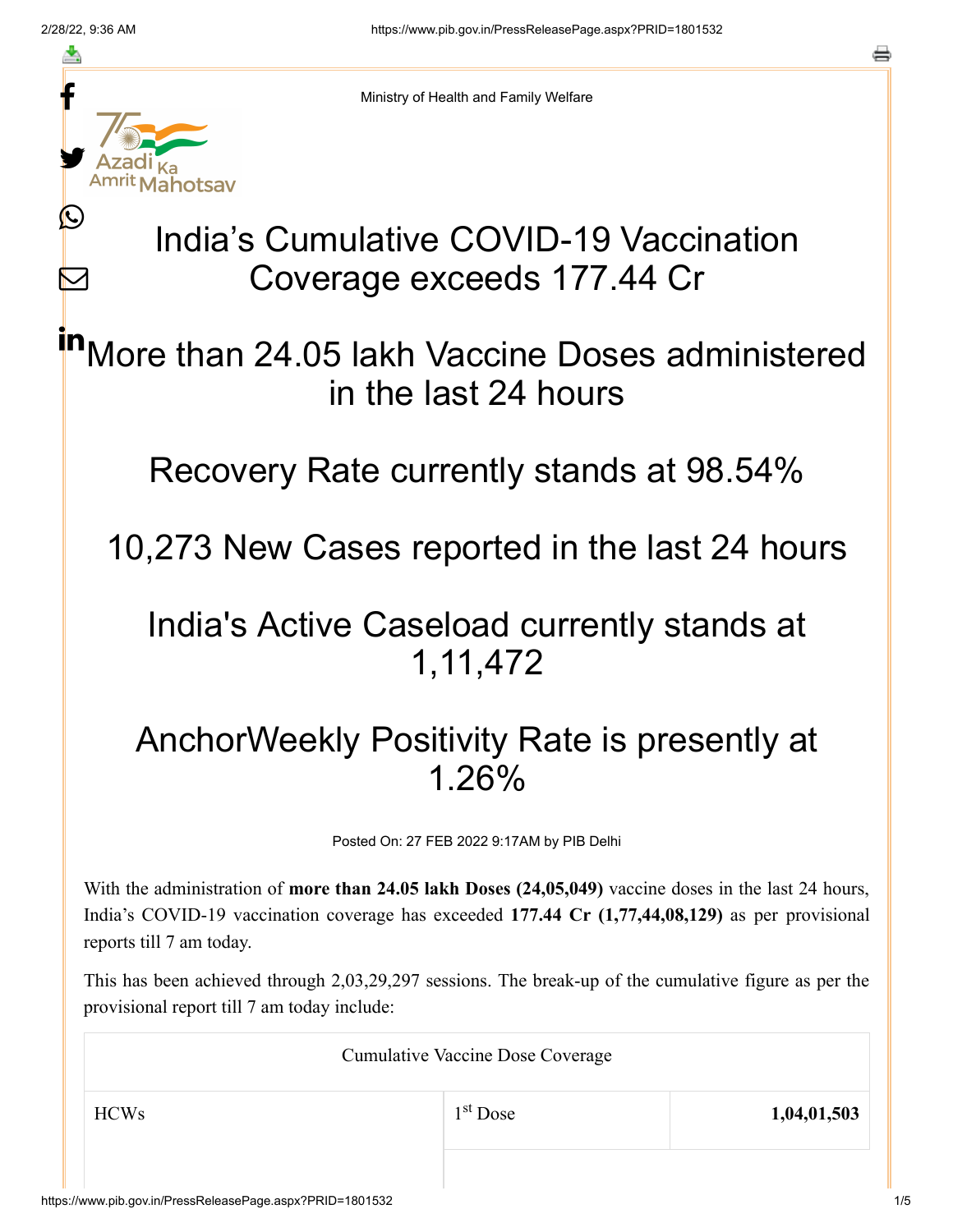| f<br>$\mathbf{\Omega}$ |                        | $2nd$ Dose             | 99,66,035       |
|------------------------|------------------------|------------------------|-----------------|
|                        |                        | <b>Precaution Dose</b> | 41,68,019       |
|                        | <b>FLWs</b>            | 1 <sup>st</sup> Dose   | 1,84,09,384     |
|                        |                        | $2nd$ Dose             | 1,74,40,209     |
|                        |                        | <b>Precaution Dose</b> | 61,99,347       |
| in                     | Age Group 15-18 years  | 1 <sup>st</sup> Dose   | 5,47,63,188     |
|                        |                        | $2nd$ Dose             | 2,73,46,818     |
|                        | Age Group 18-44 years  | 1 <sup>st</sup> Dose   | 55, 16, 99, 378 |
|                        |                        | $2nd$ Dose             | 44,36,01,848    |
|                        | Age Group 45-59 years  | 1 <sup>st</sup> Dose   | 20,22,56,014    |
|                        |                        | $2nd$ Dose             | 18,00,16,293    |
|                        | Over 60 years          | 1 <sup>st</sup> Dose   | 12,63,96,009    |
|                        |                        | $2nd$ Dose             | 11,21,33,974    |
|                        |                        | <b>Precaution Dose</b> | 96,10,110       |
|                        | <b>Precaution Dose</b> |                        | 1,99,77,476     |
|                        | Total                  |                        | 1,77,44,08,129  |

**20,439** patients have recovered in the last 24 hours and the cumulative tally of recovered patients (since the beginning of the pandemic) is now at **4,22,90,921.**

Consequently, India's recovery rate stands at **98.54%.**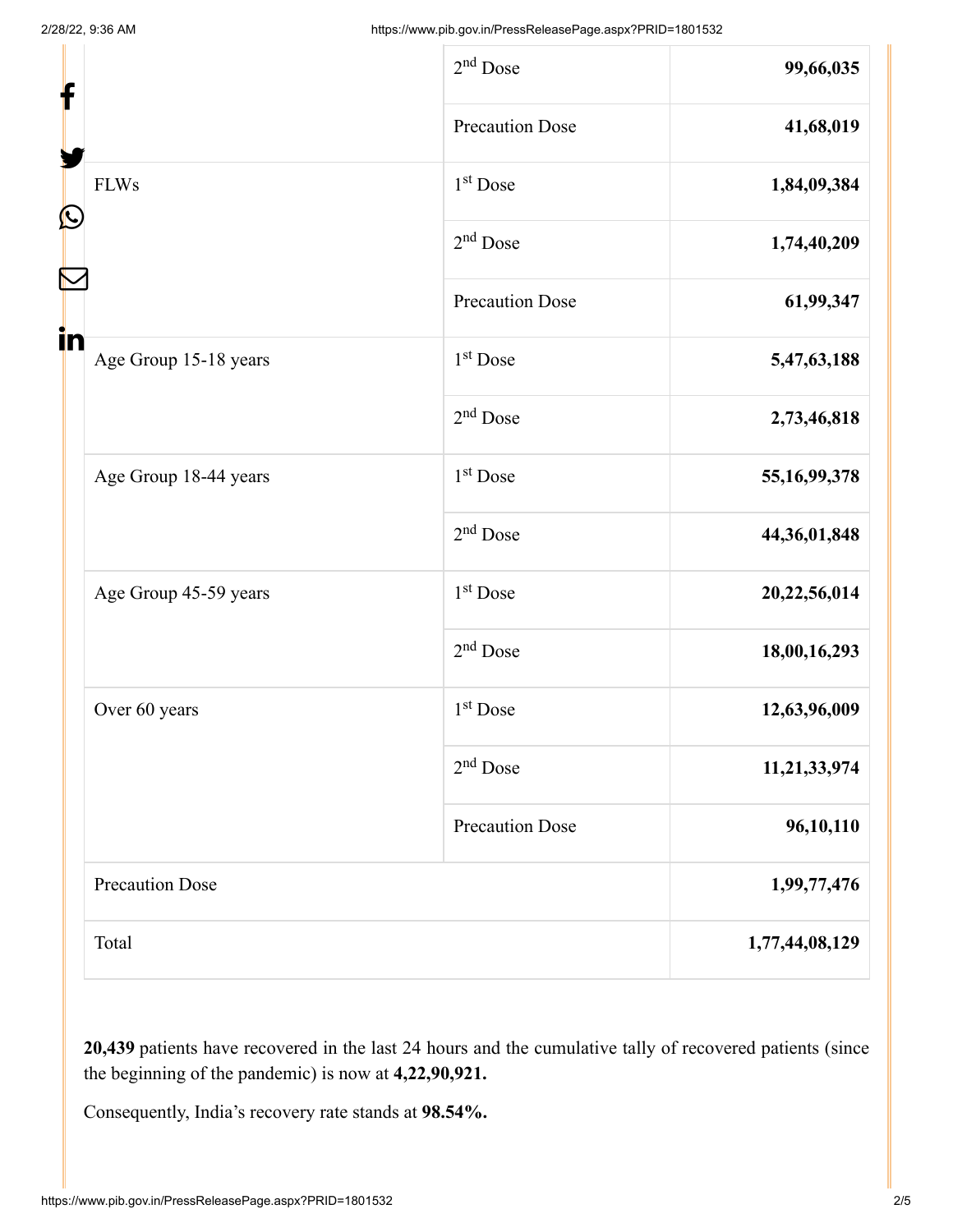2/28/22, 9:36 AM https://www.pib.gov.in/PressReleasePage.aspx?PRID=1801532



**10,273 new cases** were reported in the last 24 hours.



India's Active Caseload is presently at **1,11,472.** Active cases constitute **0.26%** of the country's total Positive Cases**.**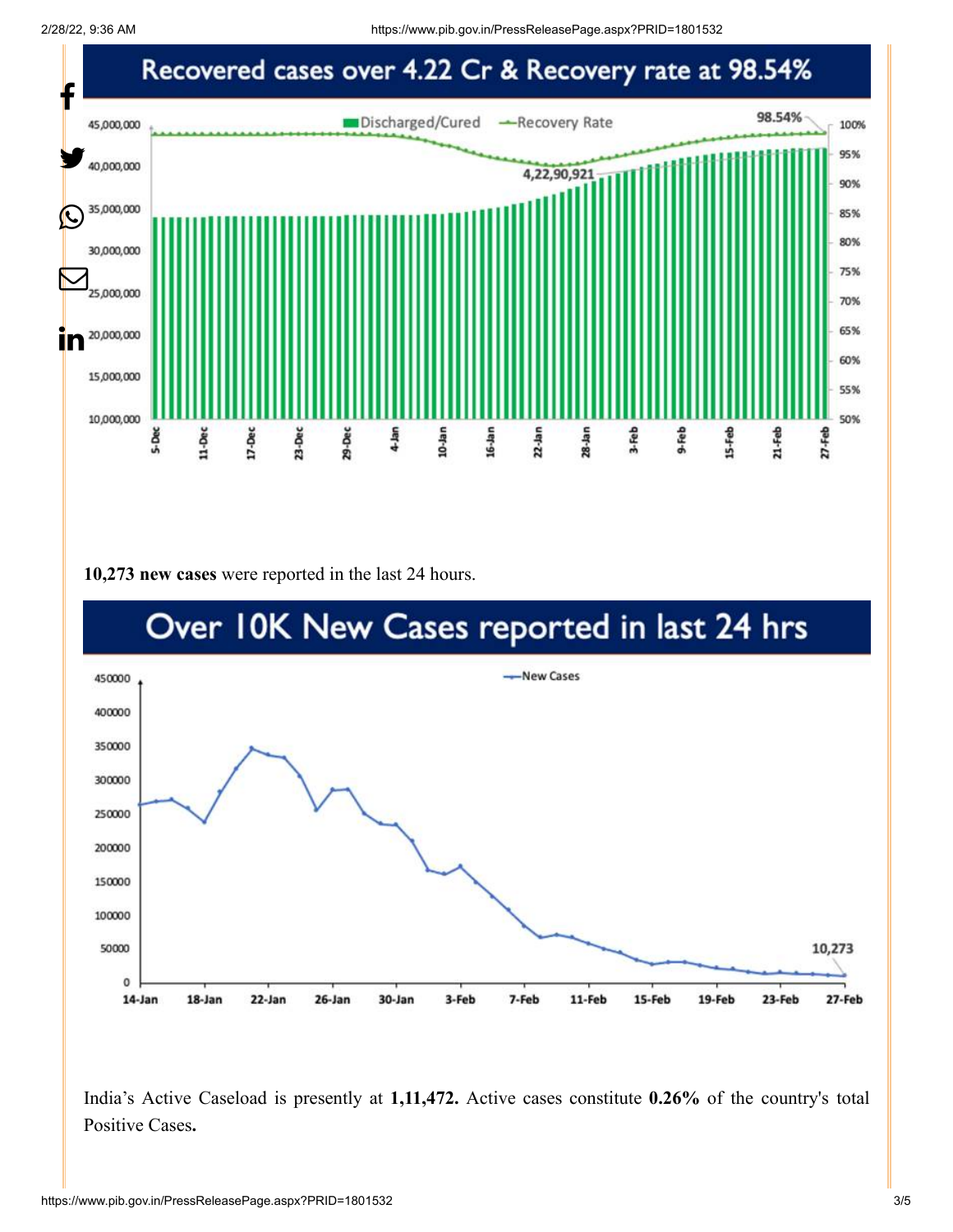

The testing capacity across the country continues to be expanded. The last 24 hours saw a total of **10,22,204** tests being conducted. India has so far conducted over **76.67 Cr (76,67,57,518**) cumulative tests.

While testing capacity has been enhanced across the country, **Weekly Positivity Rate** in the country currently **stands at 1.26%** and the **Daily Positivity rate is reported to be 1.00%.**